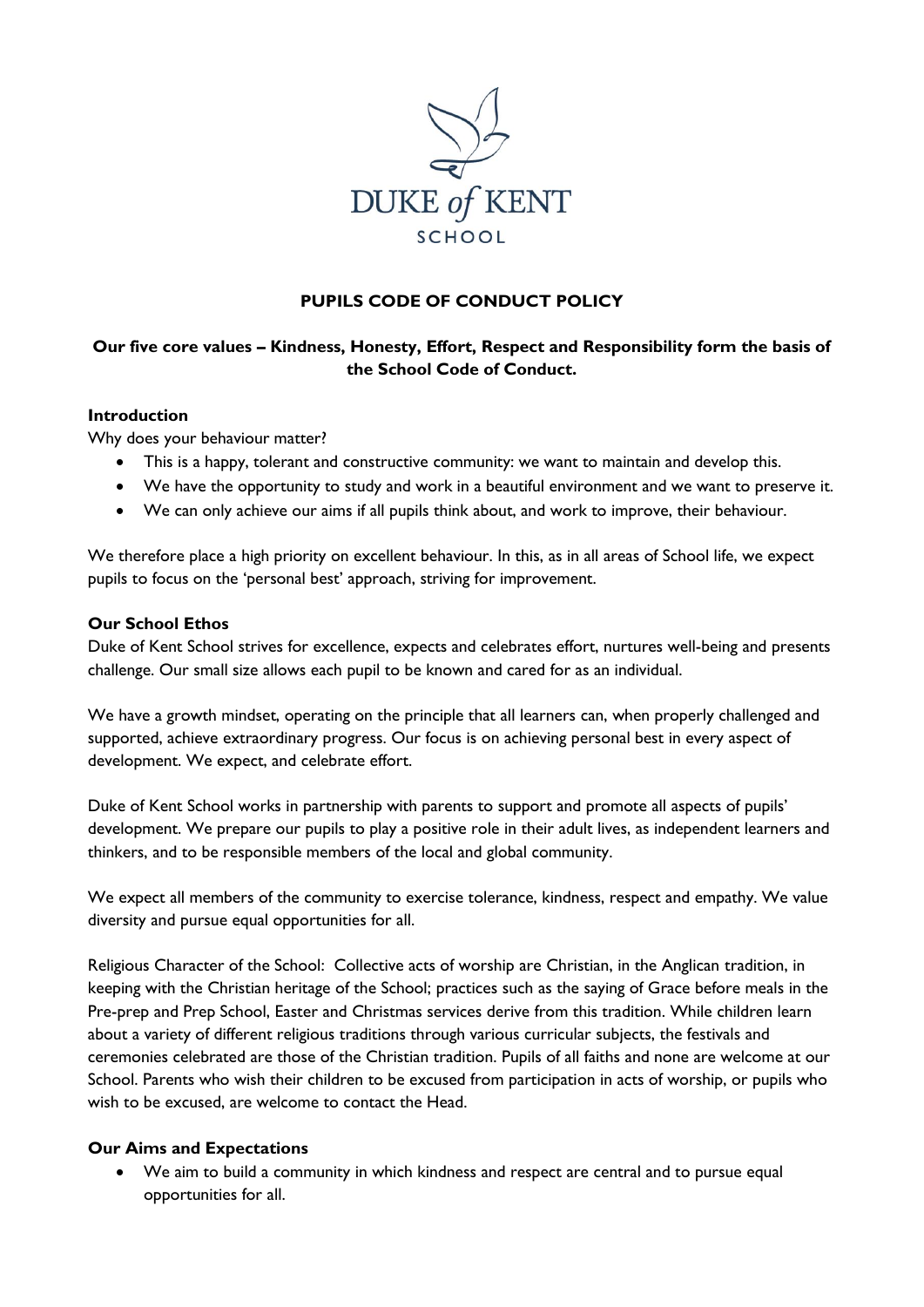- We aim to know and care for our pupils as individuals, to promote their well-being and to respond to their needs and interests.
- We aim to offer a broad, engaging, stimulating and challenging age-appropriate curriculum to all our pupils, from Nursery to Year 11. We aim to support and challenge pupils in all areas of their development: linguistic, logical, personal, physical, social, moral, cultural and spiritual.
- We aim to develop a growth mindset in our pupils and expect pupils and teachers to focus on the 'personal best' approach, striving for improvement.
- We want our pupils to experience the joy of learning alongside their teachers, inside and beyond the classroom; we aim to equip them to be independent thinkers and learners throughout their lives.
- We aim to teach pupils to be positive, compassionate and constructive members of their local and global community, ready to face the challenges of the future, and to provide them with opportunities for teamwork, leadership, service and moral development.
- We aim to work in partnership with parents to support and promote all aspects of pupils' development.

# **What is expected of you?**

Duke of Kent School pupils are expected to observe the following Code of behaviour and must understand that breaches of this Code will result in sanctions.

All members of our community have a part to play in building our community and must recognize that the way in which we behave affects everyone else. This Code is intended to make you safe and to teach you to be considerate towards other people and their needs. It will also show you what you can expect from other members of the community.

- If you are aware that this Code has been breached, you must tell a teacher.
- If you have any worries or concerns about your behaviour or the behaviour of others, please talk to a teacher or parent.
- If you are in doubt about whether or not your behaviour breaches the Code, you must seek advice from any member of staff.
- If you do not understand, or you disagree with, any aspect of the Code, you must talk to a member of staff.

Pupils have played an important role in helping to write our Code and you can also use School Council to discuss any changes you think we should make to our Code.

# **When does the Code apply?**

The Code of Conduct applies: at all times when pupils are engaged in School activities, whether on or off site and whether pupils are in school uniform or 'home clothes'; when pupils are travelling to and from School; when pupils are in some other way identifiable as pupils of Duke of Kent School. Disciplining beyond the 'school gate' relates to the School's response to bad behaviour and bullying (including cyberbullying) which occurs off the School premises and is reported to the School or is witnessed by a member of staff.

Misbehaviour at any time, whether in or out of School, that

- has repercussions for the safe running of the School
- poses a physical or psychological threat to another pupil or member of the public
- could adversely affect the reputation of the School

may be dealt with under the School Behaviour Policy and could lead to suspension or permanent exclusion.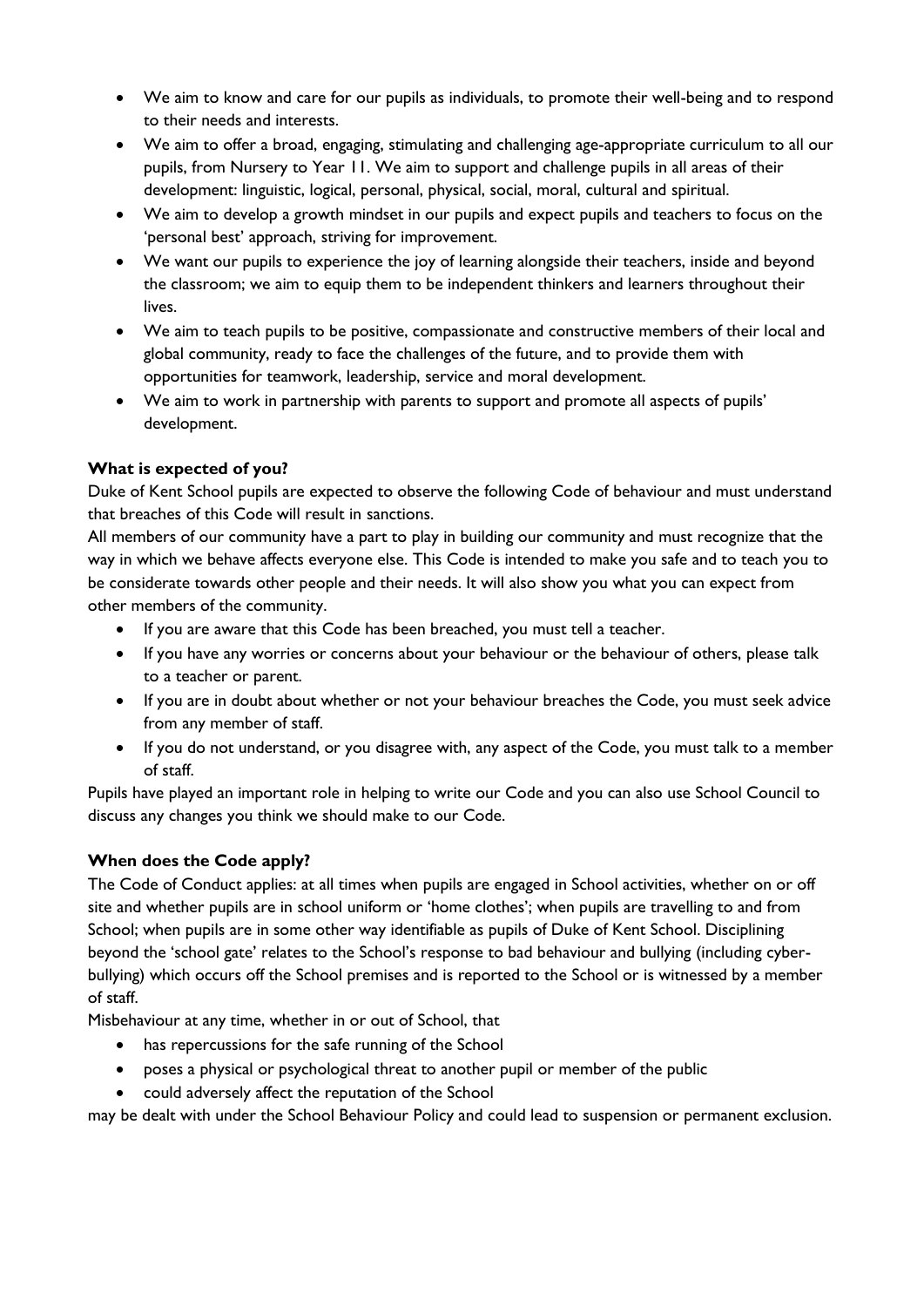All pupils must conduct themselves in a way that will bring credit to themselves and the School. Consideration, courtesy and care for your environment must be the guiding principles of your behaviour. You are expected to show common sense and to show self-discipline. If you are unhappy or have a concern of any kind, talk to somebody: Form Teachers and Heads of Section can always be contacted via the School Office but you can talk to any member of staff. Whether your problem is big or small, it will be taken seriously and we will help you to deal with it. Our rules are set out in detail in the following Code of Conduct**. You are expected to understand and follow the School Code of Conduct**.

In brief, you are expected to:

- **Respect Others** acting kindly and helping to build a positive community
- **Respect Yourself** presenting and organizing yourself well, looking after yourself
- **Respect Property and Your Environment**
- **Report Concerns** reporting any unpleasant behaviour, bullying or worrying situations to a member of staff
- **Put your best effort into all that you do**, in and beyond the classroom

### **1. Respecting Others**

i) Bullying, including cyber-bullying, is not acceptable in our community. We aim to prevent bullying and unkindness in our community and when it happens we work to put a stop to it. Bullying will end in serious sanctions, including suspension and exclusion. If you are being bullied, or you think another pupil may be, you must report it urgently. Standing by and taking no action is unacceptable and could end in sanctions. Tolerance and respect are expected of all members of the community. You are responsible for what you say, write, and do, in the real world and in the virtual world (online, on your phone, or other device). The following are unacceptable:

- Racism, sexism, homophobia, abusive language, negative focus on the differences in others (e.g. appearance, academic or sporting ability, disability or special need, nationality, religion, beliefs, gender including transgender, sexual orientation).
- Sexting (sending naked or indecent images of yourself or others, or sending on such images if you receive them)
- Swearing and abusive language.
- $\bullet$  Intimidation.
- The use of language intended to hurt or humiliate others.

ii) Any pupil selected for a school or house team, activity or event is expected to participate: participation is an important aspect of community life. If you cannot attend, you must let the teacher in charge of the activity know as a matter of urgency.

- iii) You are here to learn and we expect you to conduct yourself sensibly in lessons.
	- You must listen to the ideas of others without interrupting, dismissing or ridiculing them.
	- Disrupting lessons is rude to your teachers and classmates and is unacceptable.

iv) Public displays of intimacy at School are unacceptable. There should be no intimate physical contact between pupils on the site or during any School activities.

v) Fighting or violence will not be tolerated.

vi) You must not bring dangerous or unsuitable items to School: weapons, tobacco, cigarettes, smokeless cigarettes, penknives, pornography, chewing gum or bubble gum, fireworks or bangers, nuts, energy drinks, 'legal highs', correction fluid, solvents and aerosols, recording devices are forbidden.

vii) You are expected to be on time for registration, lessons and all activities.

viii) Address teachers and other adults politely: 'sir', 'miss' or 'ma'am' or by their surname e.g. Mr Wilson, Mrs Knox.

ix) Doors should be held open for others.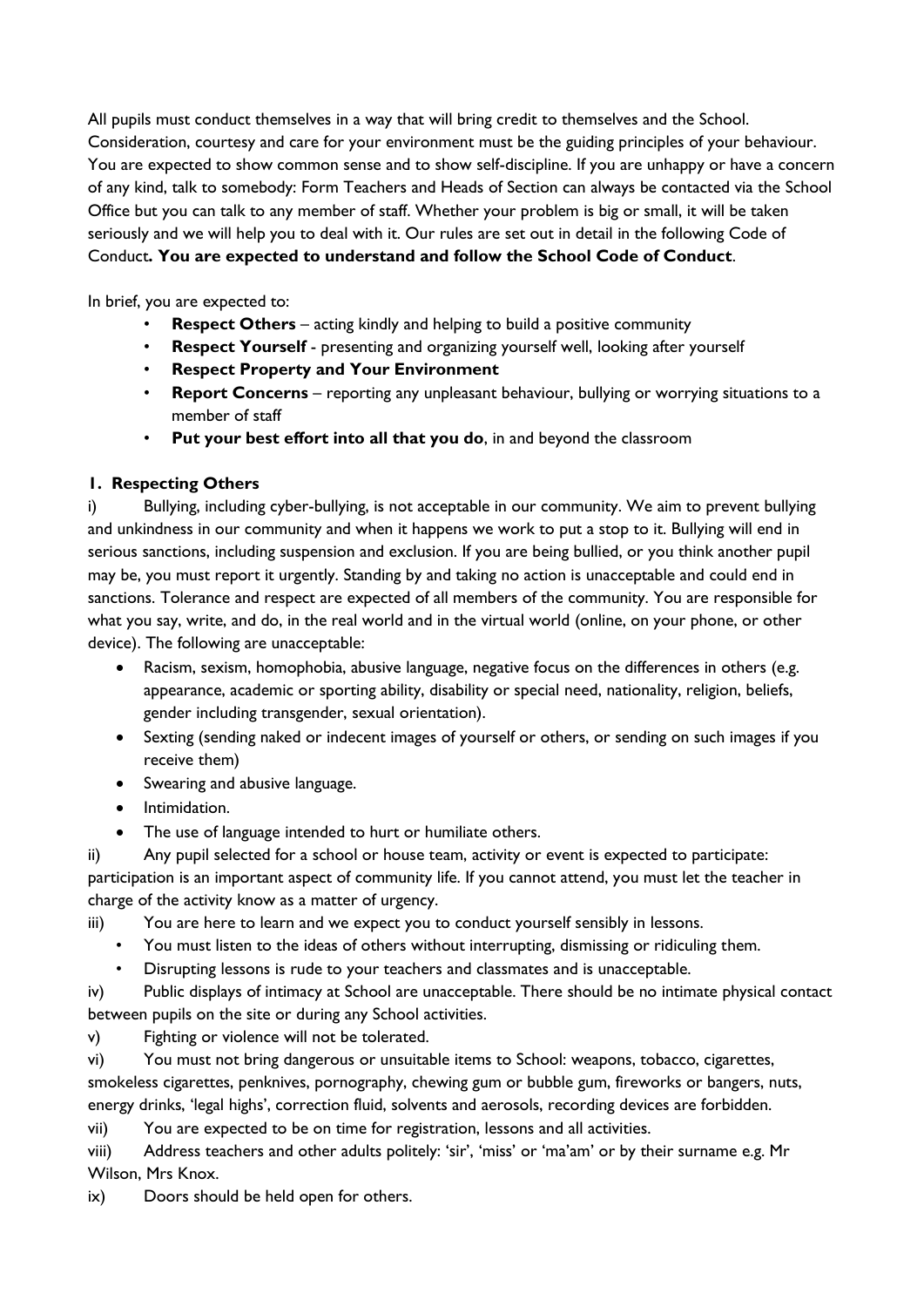x) Running and shouting in the corridors are not permitted. Be aware of younger pupils as you move about the building.

xi) Look for ways in which you can help those around you, and do so willingly, without waiting to be asked.

### **2. Respecting Yourself**

- i) You are expected to maintain a smart appearance at School and when on School activities.
	- **School uniform must be worn correctly and neatly at all times** unless other instructions have been given by a teacher. In all matters of uniform, the Heads of Section or Deputy Head 's instructions must be followed.
	- Top buttons on shirts should be done up, **shirts tucked in** and **skirts worn on or just above the knee**. Shoes should be polished; trainers or wellingtons should usually be worn for outdoor activities.
	- **Hair should be neat and tidy** and should not obscure the face or eyes. Hair below collar length **must be tied back using a dark coloured hair tie unless in Year 11**. Pupils are **not permitted to have extreme haircuts** (e.g. shaved heads, hair dye) or excessive use of hair gel. Colourful hair wraps or hair braids are not allowed.
	- **No extreme or obvious make-up is permitted**; nail varnish must be clear.
	- Jewellery other than **one pair of plain gold or silver studs in the ear lobe only** and one watch must not be worn; these items may need to be removed for safety reasons on your teacher's instructions. Smartwatches with WiFi capabilities are not allowed.
	- Hats are not to be worn inside at any time.

### *Additional guidance:*

- *School hoodies must not be worn under blazers within the school building.*
- *Coats, hats, gloves and scarves must be taken off within the school building. Lockers and/or pegs are provided for these.*
- *Blazers may be removed during lessons with the teacher's permission.*

ii) When permission is given for 'home clothes' to be worn on any School activity, you are to use good judgement about appropriate choices: ask if in doubt. You may be required to wear Games kit if your choice is considered inappropriate by your Head of Section.

iii) Smoking, drinking and the use of drugs are unacceptable at all times and likely to end in permanent exclusion. Help is available if you have concerns: see your Form Teacher or the Medical Room Supervisor.

iv) You are expected to get a good night's sleep and arrive at School ready to learn.

v) You are expected to arrive for each lesson, prep or activity with the correct equipment.

vi) You are expected to contribute in class and to think for yourself. It is important for you to be actively involved in lessons: you are here to learn! Ask if you need help with this.

vii) You are expected to adopt a positive attitude to learning and to bring your best efforts to every task, activity, lesson and prep.

viii) All the work you hand in, prep and classwork, should reflect your best effort and show the pride you have taken in completing it. Rushed or careless work will be returned to you to be redone. Prep must be completed according to the teacher's instructions. If you are not able to do so, you must tell the teacher as soon as possible and get any help required.

ix) If you are having trouble with work, you are expected to ask for help. We want to help you to build resilience and to understand that mistakes and failure are important elements in the process of learning.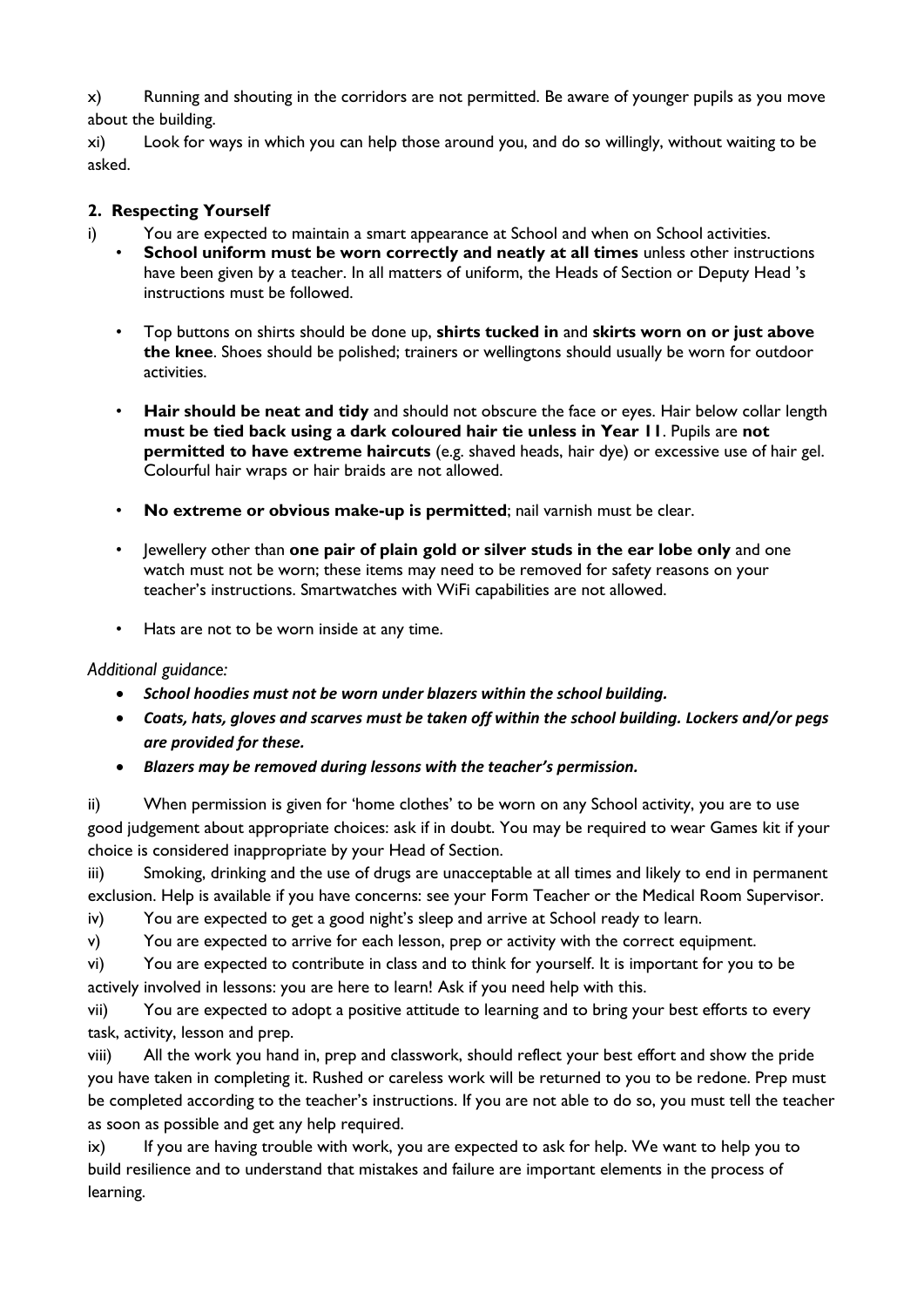x) We want you to think independently and to form your own ideas and arguments, aloud and in writing. Plagiarism (copying the work or ideas of others) and cheating are not acceptable.

xi) Pupils must attend lunch and are expected to make sensible food choices. Talk to your Form Teacher or the Dining Hall staff if you have questions or concerns about food. If you cannot find a food choice you can eat at a meal time, or you are hungry outside of meal times, you must tell a member of staff and a suitable meal or snack will be provided.

xii) If you feel unwell or need any medical advice, you must see the School Nurse/Office staff or speak to any teacher. Any medicine you need to bring to School, or take on a trip, must be handed to the Office by your parents.

# **3. Respecting Property and the Environment**

i) Stealing is unacceptable and likely to end in suspension or permanent exclusion.

ii) Your belongings must be clearly marked. Borrowing others' property without permission will be treated as stealing. If you find lost property, return it promptly to the owner or take it to the Office.

- iii) We have a beautiful environment: you must play your part in maintaining it:
	- litter must be avoided
	- report any damage or litter you see

iv) If you have used a classroom during a break, tidy it up before leaving.

v) Line up outside the classroom quietly and wait for a teacher to give you permission to enter.

vi) Buying and selling is not permitted at School without the Head of Section's permission.

vii) School drawers and lockers should be orderly and regularly cleared out. Your school bag should be used to carry only the books and equipment you need before the next break, or to transport items from home and back. You must not use your bag as a 'mobile locker'. Bags should usually be stored either in your locker or the classroom you are using. At break-time, you may leave your bag in the classroom you are just leaving or in your Form Room. Do not leave your bag in the corridors.

viii) School books and files should be neat and presentable: you should be proud of your books and files.

ix) Avoid bringing items of value to School. If you must do so, hand them to a teacher for safe keeping.

x) Treat School property with respect and care. Avoid wasting resources and damaging equipment. Report any accidental damage to a teacher.

xi) Vandalism (including graffiti) is unacceptable and will end not only in sanctions but also in charges for any deliberate or careless damage.

xii) Food and drink are not to be consumed in classrooms without a teacher's permission. Tuck Shop is open as a weekly privilege for pupils from Y9-11; tuck must only be eaten at break times.

xiii) Your form teacher will talk to you about where you are allowed to go and any 'out of bounds' areas. Know the boundaries and keep to them. They are there for your safety.

xiv) Special rules may apply to Classrooms, the Science Laboratory, DT Room, Music School, Art Room, Sports Hall, Swimming Pool, Performing Arts Hall, Personal Fitness Room and Changing Rooms. Pupils should follow any instructions given by staff about the use of these areas. Ask a teacher if you have any questions or concerns.

# **4. Rules for IT**

i) You are responsible for your behaviour on the network and devices provided by the School just as you are in a classroom, the corridor or games pitch.

ii) Use of IT is a privilege and not a right. In order to use the network and devices provided by the School, you have signed an IT Acceptable Use policy and this must be followed. If you break it, this may mean you have no access to computers at School. Serious incidents could lead to suspension or permanent exclusion. If you are not sure whether an activity is permitted, check with the Network Manager.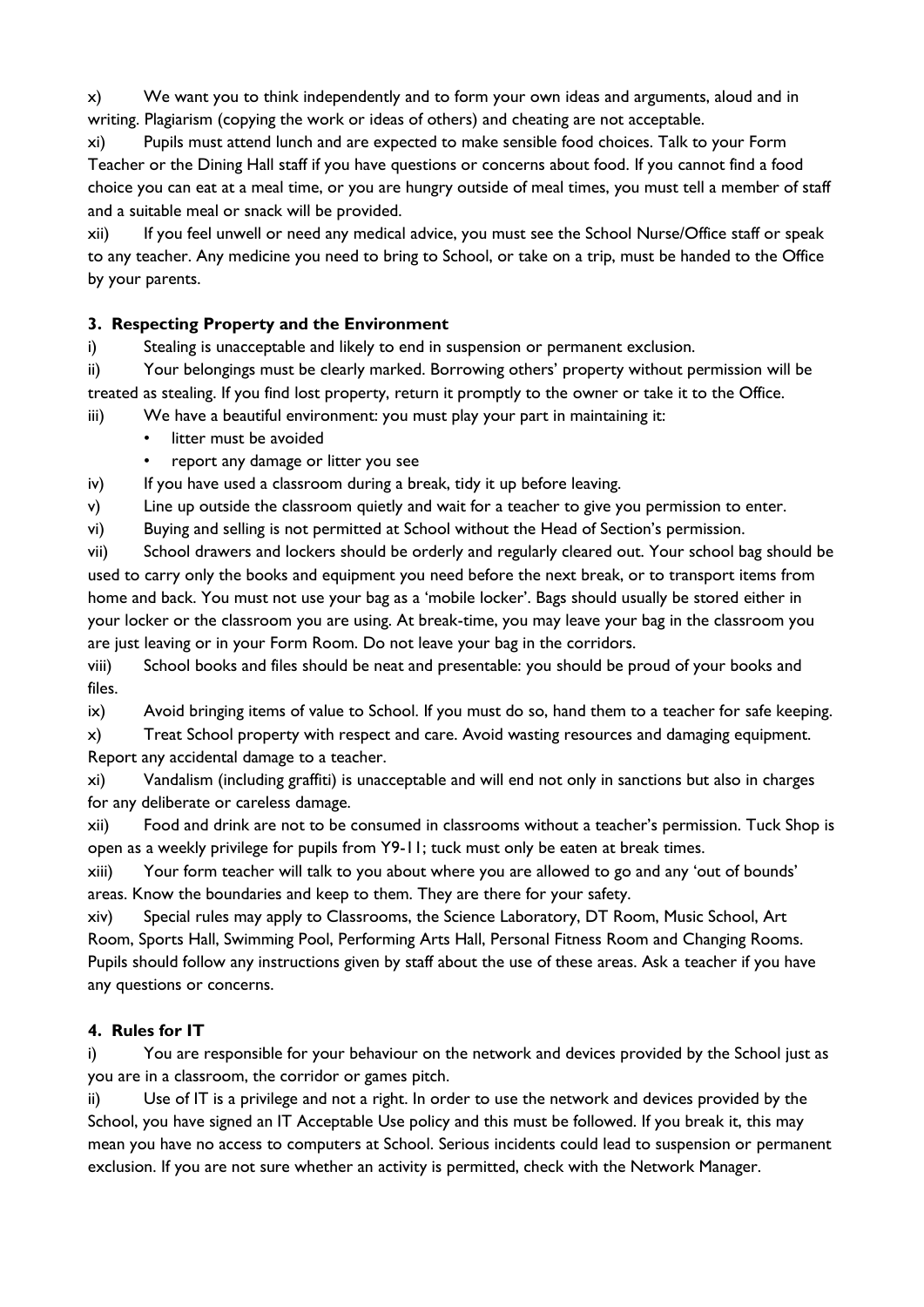iii) Mobile telephones are not permitted in School for pupils. If you need to bring your telephone for any reason (e.g. travel by bike or bus), it must be checked in and out of the School Office at the beginning and end of your day.

iv) Cameras and recording equipment must only be brought to School with a teacher's permission, and must be stored according to the teacher's instructions. No image (still or moving) or audio recording taken in School or from any School activity must be posted on the internet without written permission from a member of staff.

v) No device that can be used to access the internet, send texts or emails or store images is permitted in School for pupils without the Head of Section's permission.

vi) If you have a 1-1 or shared DoK iPad or chromebook, you must follow all the instructions given by your teachers regarding its use and storage, and you must keep to the iPad Acceptable Use Policy.

vii) You must not identify yourself as a member of the School on a social network site either directly or indirectly (e.g. photograph in school uniform, use of a school email). You must not make reference to the School, pupils or staff on the internet or social networks without written permission of a member of staff.

viii) Responsible behaviour online is expected, in and out of School. Serious sanctions will follow any attempt to humiliate, ridicule or intimidate others online. Sexting (sending naked or indecent images of yourself or others, or sending on such images if you receive them) is not acceptable and may result in serious sanctions and investigation by the Police.

It is important that you understand what cyber-bullying is:

*Cyberbullying is using the internet, email, online games or any digital technology to threaten, tease, upset or humiliate someone else. (Childline 2016)*

• The School will not tolerate cyber-bullying and pupils who cyber-bully, particularly when this is repeated or aggressive in nature, can expect to be suspended or expelled from School.

• Being a 'bystander' or passing on images or messages created by cyber-bullies could itself be defined as cyber-bullying.

• If investigation of an e-safety incident suggests that a pupil's misbehaviour may be criminal or pose

a serious threat to a member of the public, the Head may contact the Police.

When you have a concern or a question about

- how others are treating you in the cyber-world
- how a friend or another pupil is being treated online
- your own behaviour online

you are expected to bring this promptly to the attention of a teacher or parent so that help, support and advice can be provided. Failing to do so, is a breach of this Code.

# **5. Arriving and Leaving**

i) Pupils usually register in their form rooms during registration. If you miss registration you must go to the Front Office to be registered.

ii) If you go out during the day (e.g. for a dentist appointment), you must make sure the Office know you are leaving and must sign in again when you return.

iii) Pupils up to Y6 are signed out by staff or parents.

iv) Pupils from Y9-11 who wish to cycle to School must see the Deputy Head for safety and bike storage instructions.

v) You must wait in Old Hall to be collected unless otherwise instructed by a teacher. Behaviour should be calm and sensible. Y11 only may wait under the flagpole. vi) School minibus passengers must wear seat belts, follow any instructions given by the driver and be considerate to other passengers. Minibus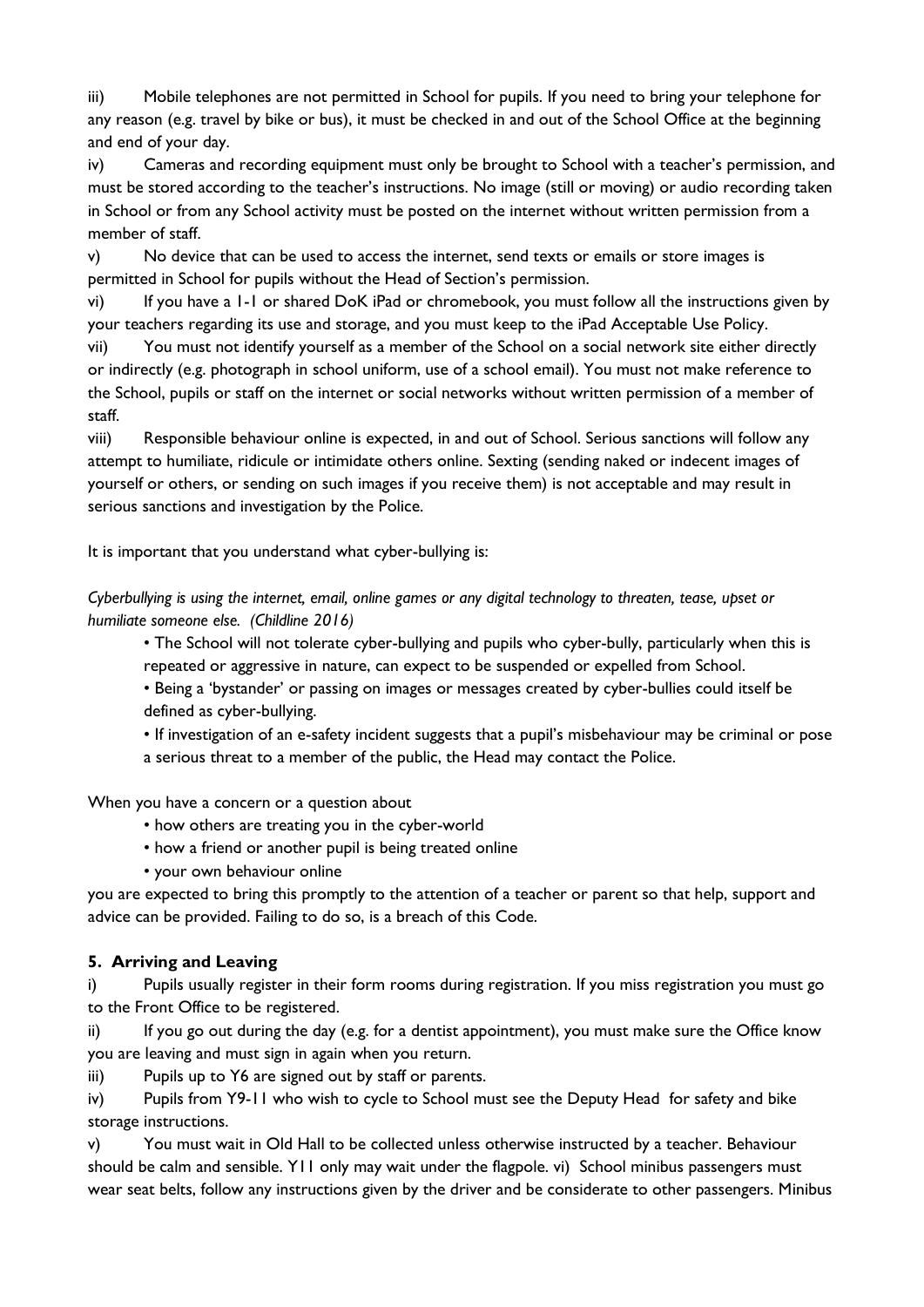travel is a privilege and not a right. Repeated misbehaviour on the minibus may mean you will not be allowed to use the service.

vii) If you arrive at School before 8am, you must report to the member of staff on duty in the Dining Room.

### **6. Sanctions**

Corporal (physical) punishment is not allowed in the School.

The Head may suspend or expel a pupil for serious breaches of the Code of Conduct, at her discretion. For less serious matters, members of staff will give sanctions as follows.

i) Unsatisfactory work will be returned to be done again. If effort, work or behaviour is poor, you may be put on a Report Card which will keep a track of your progress in each lesson and prep.

ii) Debits are given for minor offences such as lateness, forgetfulness and minor disobedience. For Prep pupils, two debits in one week lead to a 'Debit Detention'; this involves missing afternoon break-time. In Senior School two debits in a week also incur a detention; parents are informed when this occurs. Seniors attend Detention during Friday lunchtime. The Head of Senior School monitors senior debits. Four detentions in a single term, result in a Head's Detention. Head's Detention is run on Friday evening, by arrangement with parents, by the Head or a member of the Senior Leadership Team.

### Stripes

i) These are given for more serious breaches of discipline (e.g. fighting, rudeness or lying to Staff, breaking of the School Rules.) The pupil should be informed of the stripe which is then written up on ISAMS. The giving of a stripe is followed up by Form Teachers and Heads of Prep and Senior School. Parents must be informed. A detention may also be given at the discretion of the Head of Section.

ii) Stripes are given by Heads of Section for more serious breaches of discipline (e.g. fighting, rudeness or lying to Staff). The 'stripe' is a note written by the Head of Section to record the pupil's misbehaviour, passed to the Head. Parents are informed.

iii) Confiscation: items that should not be brought to School or that you are misusing in some way may be confiscated by a teacher and given to your Form Teacher. You will be told when the item will be returned to you or to your parents.

iv) Suspension is a temporary exclusion from School. Permanent exclusion is permanent exclusion from School. The most serious breaches of the Code of Conduct will be met with suspension or exclusion. Suspension may be 'external', in which a pupil is temporarily excluded from School premises, or 'internal', in which a pupil attends School but will be provided with an individual work and break schedule. The following offences are likely to be met with suspension (note: this list is not exhaustive but should be taken as a guide):

Consuming alcohol or other intoxicants; drunkenness; violent behaviour; bullying; racism; sexism; bringing the School into disrepute; failure to attend Senior Detention; tampering with fire fighting or safety equipment; vandalism or improper use of School facilities and resources; misuse of the internet or other media devices; breaches of the Acceptable Use policies; disruption of lessons or other School events; bringing into School offensive weapons or pornography; recurring offences; rudeness to staff; persistent 'low level' infractions, publishing offensive or damaging information on the internet about the school, staff or pupils; sexual harassment; theft; repeated smoking; buying or selling without permission; truancy; unsafe behaviour.

The following offences are likely to be met with permanent exclusion: